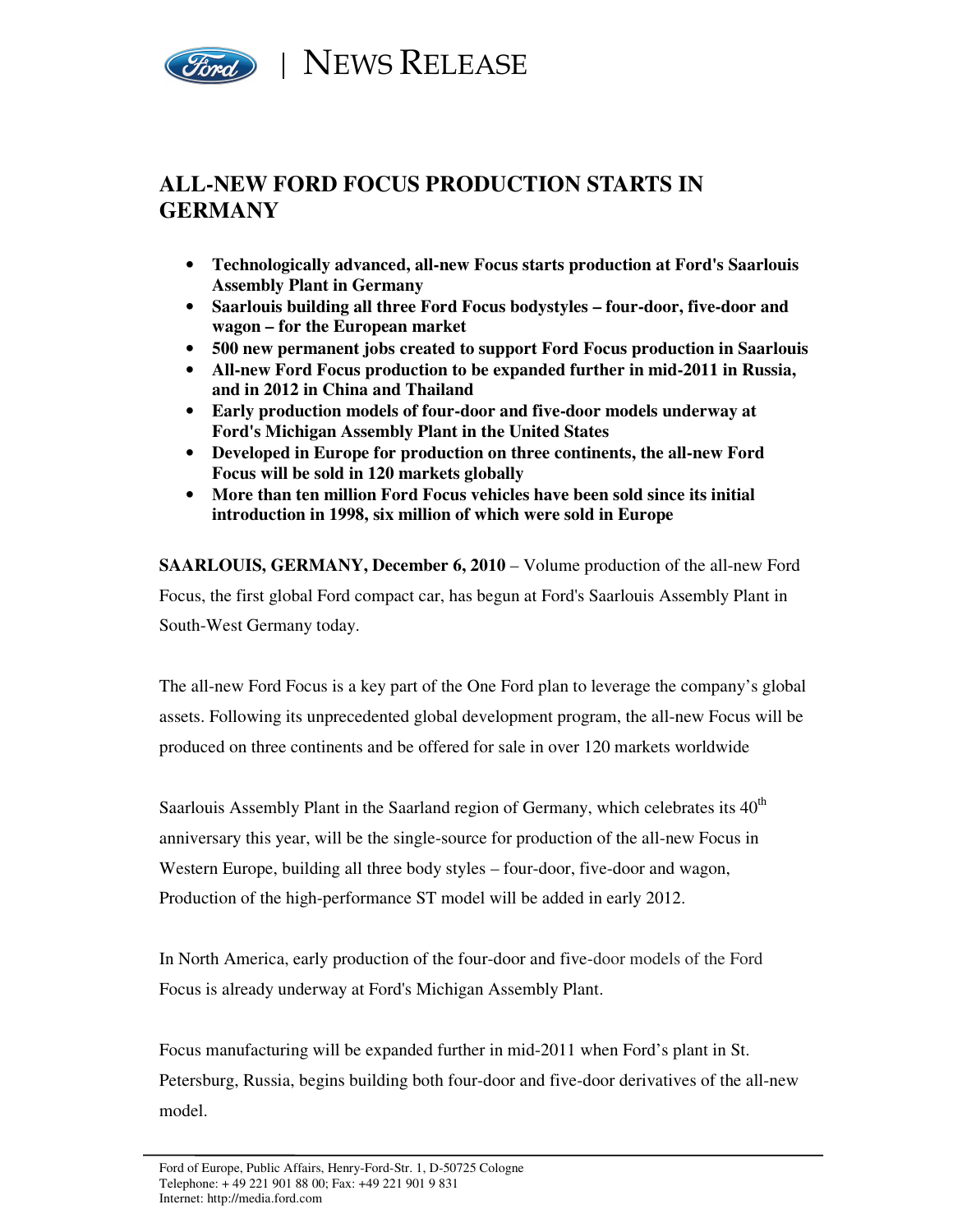Production in the Asia Pacific region will begin in 2012, when new Ford plants come online in Chongqing, China and Rayong, Thailand.

"This is an important day for Ford, the Saarland and for Germany," said Ken Macfarlane, vice-president of Manufacturing, Ford of Europe. "Saarlouis is proud to have been the lead plant for Ford Focus production in Europe since the first model was launched in 1998. Throughout that time, its skilled and dedicated workforce has worked hard to ensure that the plant is recognized throughout the industry for its manufacturing efficiency and quality."

With more than 6,500 employees and over  $\epsilon$ 3 billion invested in the facility's ongoing development and continuous modernization, Ford's Saarlouis Assembly Plant is among the leading vehicle production sites in the European automotive industry. The plant is capable of manufacturing up to 1,850 vehicles a day in three shifts. It currently produces both Ford Focus and Ford Kuga model lines.

To further enhance manufacturing quality and flexibility in Saarlouis, the plant has been upgraded with a  $\epsilon$ 300 million investment programme to produce the new Focus. This included  $\epsilon$ 100 million for new robotized body construction facilities,  $\epsilon$ 75 million for new tooling, and  $\epsilon$ 18 million for new high-quality, low-emissions paint shop technology.

It was also announced ahead of the start of volume assembly today that around 500 people previously employed on agency contracts would be offered permanent Ford contracts to help support the production of the all-new Ford Focus.

## **More Than a Car**

The all-new Focus is a particularly significant vehicle for Ford and will share around 80 per cent parts commonality globally. It is built on the company's new global C-segment platform, which will account for more than two million units of annual production by 2012.

Distinguished by its sleek and sporty design, the new Focus is packed with more affordable smart technologies and features than any competitor in this segment.

New Focus also offers customers the highest standards of safety, quality and detailed craftsmanship plus outstanding fuel economy, and takes the legendary Focus driving dynamics to a new level.